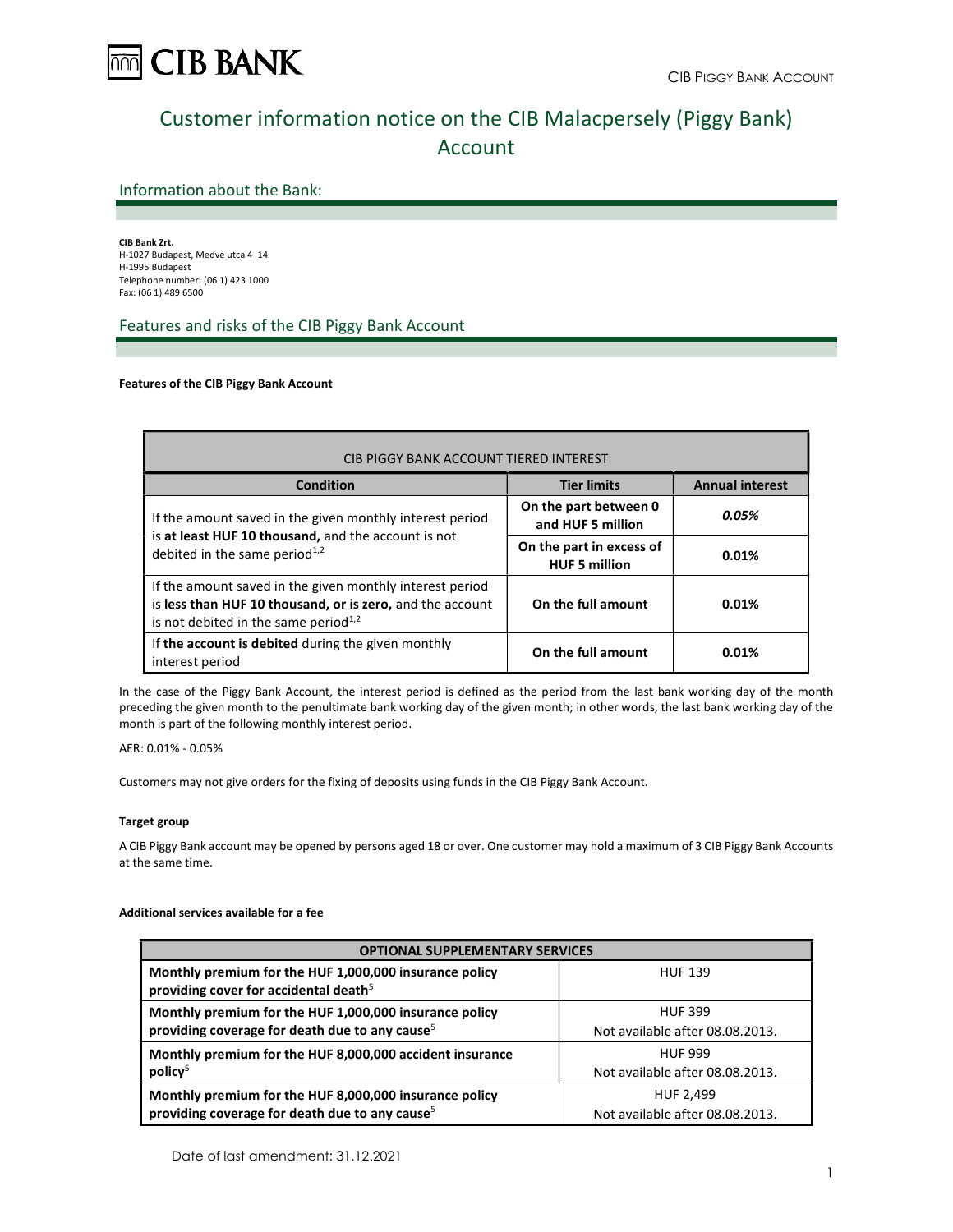

#### Risks of the CIB Piggy Bank Account

If the Bank executed a debit Transaction in the settlement period with respect to the CIB Piggy Bank Account, the Bank, with respect to paying interest on the full balance of the CIB Piggy Bank Account in the course of interest settlement for the given month, shall apply the minimum interest rate specified in the effective List of Conditions of the Savings Program.

If the amount saved in the given monthly interest period is less than HUF 10 thousand, or is zero, and the account is not debited in the same period, then the Bank, with respect to paying interest on the full balance of the CIB Piggy Bank Account in the course of interest settlement for the given month, shall apply the minimum interest rate specified in the latest effective List of Conditions. If the CIB Piggy Bank Account is terminated, the Bank won't pay interest for the period from the last Banking Day of the calendar month preceding the month of the termination to the Banking Day before the day of the termination.

## Business terms

Fixed and variable costs Currency (HUF)

|                                                                                                                                                              | ACCOUNT MANAGEMENT                               |
|--------------------------------------------------------------------------------------------------------------------------------------------------------------|--------------------------------------------------|
| Frequency and due date of                                                                                                                                    | every calendar month,                            |
| interest payment                                                                                                                                             | on the last bank working day                     |
| Monthly account management<br>fee                                                                                                                            | HUF 0                                            |
| <b>Regular monthly account</b><br>statement by post                                                                                                          | HUF <sub>0</sub>                                 |
| Downloading of regular monthly<br>statement through CIB Internet<br><b>Bank, CIB Bank mobile</b><br>application <sup>10</sup> , CIB Bank Online <sup>6</sup> | HUF <sub>0</sub>                                 |
| <b>Separately requested</b>                                                                                                                                  |                                                  |
| statement, certificate <sup>3</sup>                                                                                                                          | HUF 1,129                                        |
| for a period within the past 6                                                                                                                               | <b>HUF 2,258</b>                                 |
| months                                                                                                                                                       |                                                  |
| for a period before the past 6                                                                                                                               |                                                  |
| months                                                                                                                                                       |                                                  |
| Fee for changing account<br>signatory or joint account holder                                                                                                | <b>HUF 565</b>                                   |
| Registration of a beneficiary in<br>the event of death                                                                                                       | HUF 1,694                                        |
|                                                                                                                                                              | <b>HUF 990</b>                                   |
| Bank change fee 11                                                                                                                                           | (for contracts concluded on or after 21.06.2017) |
| <b>DEPOSITS</b>                                                                                                                                              |                                                  |
| Cash deposit at a bank branch                                                                                                                                |                                                  |
| in case of Bank Account                                                                                                                                      |                                                  |
| <b>Agreement signed before</b>                                                                                                                               | HUF <sub>0</sub>                                 |
| 01.07.2021.                                                                                                                                                  |                                                  |
| in case of Bank Account                                                                                                                                      | 0,3 % + HUF 50, max. HUF 10 000                  |
| Agreement signed on or after                                                                                                                                 | (Promotion: HUF 0 until 30.09.2021)              |
| 01.07.2021                                                                                                                                                   |                                                  |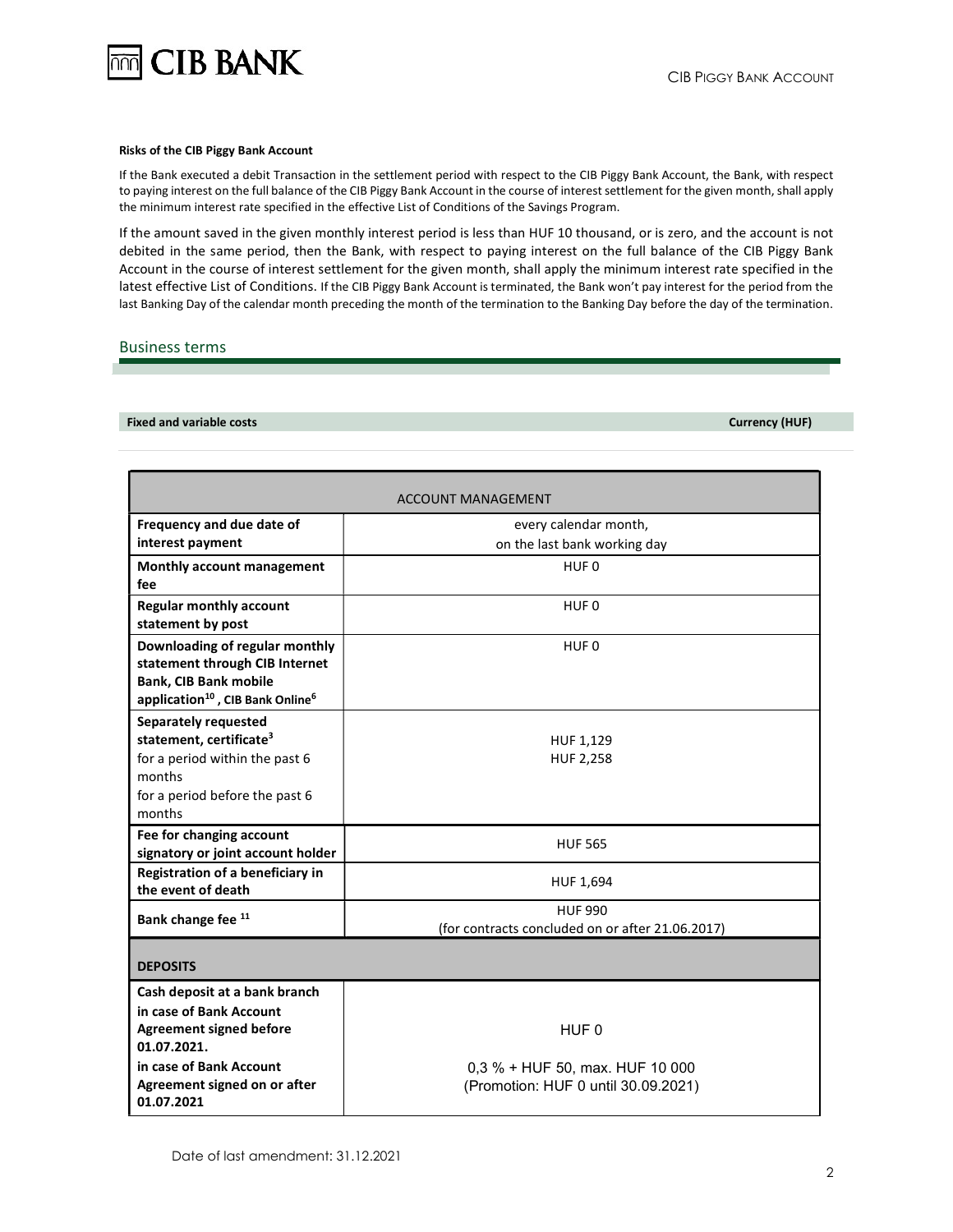**THT CIB BANK** 

| - fee for coin handling if more<br>than 50 coins are deposited                                                                                                                                                           | 3.39%                                                                           |
|--------------------------------------------------------------------------------------------------------------------------------------------------------------------------------------------------------------------------|---------------------------------------------------------------------------------|
| Cash deposit with a postal cash<br>transfer order                                                                                                                                                                        | HUF $113 + 0.39%$ /transaction                                                  |
| <b>DEBITS</b>                                                                                                                                                                                                            |                                                                                 |
| Bank-to-bank transfer via GIRO                                                                                                                                                                                           |                                                                                 |
| CIB Internet Bank, CIB<br>Homebank, mobilCIB, CIB Bank<br>mobile application, CIB Bank<br>Online                                                                                                                         | 0.61%, min. HUF 143, max. HUF 40,940                                            |
| CIB <sub>24</sub>                                                                                                                                                                                                        | 0.64%, min. HUF 272, max. HUF 40,940                                            |
| On paper                                                                                                                                                                                                                 | 0.92%, min. HUF 565, max. HUF 40,940                                            |
| Intrabank transfer                                                                                                                                                                                                       |                                                                                 |
| CIB Internet Bank, CIB<br>Homebank, mobilCIB, CIB Bank<br>mobile application, CIB Bank<br>Online                                                                                                                         | 0.59%, min. HUF 138, max. HUF 39,940                                            |
| <b>CIB24</b>                                                                                                                                                                                                             | 0.62%, min. HUF 265, max. HUF 39,940                                            |
| On paper                                                                                                                                                                                                                 | 0.75%, min. HUF 439, max. HUF 39,940                                            |
| Transfer between the Client's<br>own accounts<br>kept at CIB Bank                                                                                                                                                        |                                                                                 |
| CIB Internet Bank, CIB<br>Homebank, mobilCIB, CIB Bank<br>mobile application, CIB Bank<br>Online                                                                                                                         | HUF 0                                                                           |
| <b>CIB24</b>                                                                                                                                                                                                             | <b>HUF 282</b>                                                                  |
| On paper                                                                                                                                                                                                                 | 0.17%, min. HUF 226, max. HUF 7,904<br>(special offer: until 30.06.2022: HUF 0) |
| Fee for the procedure for<br>cancelling (including recalling)<br>orders, or for the modification<br>of orders<br>Intrabank order<br>Bank-to-bank order                                                                   | HUF 565/order<br>HUF 1067/order                                                 |
| Cash withdrawal at the cash<br>desk of a bank branch <sup>4</sup><br>- fee for coin handling if more<br>than 50 coins are withdrawn                                                                                      | 1.07%, min. HUF 940, max. HUF 112,339<br>3.39%                                  |
| Fee for failing to make a cash-<br>desk withdrawal after giving<br>advance notice, or for<br>withdrawing more than HUF 1<br>million (or equivalent in foreign<br>currency) without giving<br>advance notice <sup>4</sup> | HUF 11 291 / occasion                                                           |
| <b>Recording of an incoming</b><br>collection order based on an<br>authorization letter, official<br>transfer order and transfer<br>ruling or a collection order,                                                        | HUF 1,470                                                                       |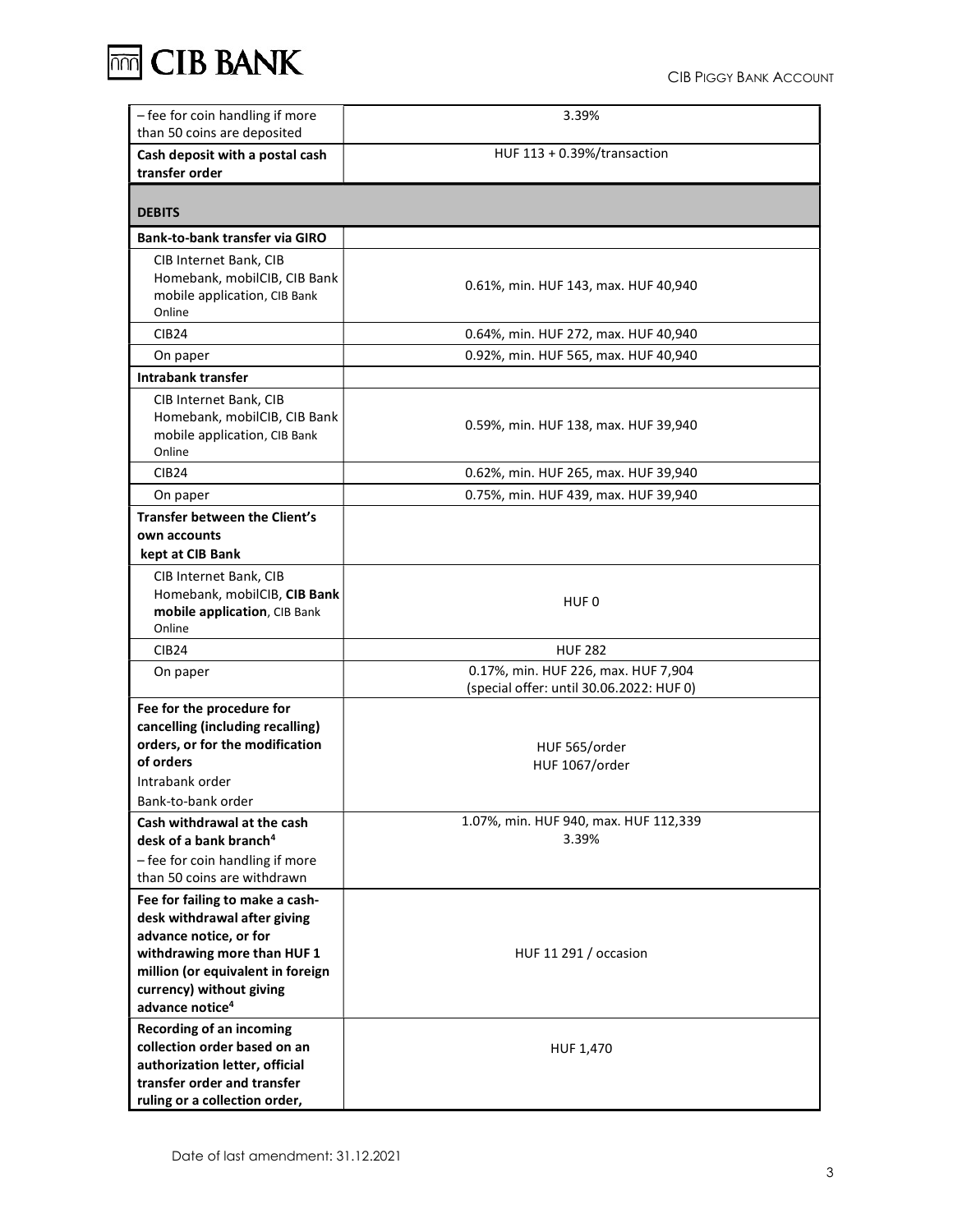

| formerly with the purpose code<br>"2", on the grounds of<br>foreclosure                                     |                                 |  |
|-------------------------------------------------------------------------------------------------------------|---------------------------------|--|
|                                                                                                             |                                 |  |
| <b>OPTIONAL SUPPLEMENTARY SERVICES</b>                                                                      |                                 |  |
| Monthly premium for the HUF 1,000,000 insurance<br>policy providing cover for accidental death <sup>5</sup> | <b>HUF 139</b>                  |  |
| Monthly premium for the HUF 1,000,000 insurance                                                             | <b>HUF 399</b>                  |  |
| policy providing coverage for death due to any<br>cause <sup>5</sup>                                        | Not available after 08.08.2013. |  |
| Monthly premium for the HUF 8,000,000 accident                                                              | <b>HUF 999</b>                  |  |
| insurance policy <sup>5</sup>                                                                               | Not available after 08.08.2013. |  |
| Monthly premium for the HUF 8,000,000 insurance                                                             | HUF 2,499                       |  |
| policy providing coverage for death due to any<br>cause <sup>5</sup>                                        | Not available after 08.08.2013. |  |

## Termination, unilateral contract amendment, complaint management

### Termination of the agreement

The Customer, at any time, and the Bank – upon occurrence of an Event of Termination with Immediate Effect– has the right to terminate the Framework Agreement with immediate effect by sending a written statement to the other Party (with an explanation if it's the Bank that terminates the agreement), or the parties may terminate the Framework Agreement with immediate effect by mutual consent.

The Customer shall be entitled to terminate the Framework Agreement in writing, with 1 month's notice, without giving reasons.

The Bank shall be entitled to terminate the Framework Agreement in writing, with 2 months' notice, without giving reasons.

Termination of the framework agreement will result in closure of the bank account, and all the contracts for services associated with the terminating framework agreement will also terminate on the day of termination of the framework agreement.

If the CIB Piggy Bank Account is terminated, the Bank won't pay interest for the period from the last Banking Day of the calendar month preceding the month of the termination to the Banking Day before the day of the termination.

Any costs of the services provided by the Bank to the Customer that are in excess of the usual costs – especially the costs of any authority proceedings, the costs of using a collaborator, the costs of legal and other advisors, postal costs, stamp duty – are borne by the Customer.

#### Unilateral amendment of contractual conditions

The Bank shall be entitled to unilaterally amend the provisions of the Agreements concluded with the customer. The Agreements made between the Bank and the customer may not be amended through the introduction of a new fee or cost. The method of calculation of each interest rate, fee or cost element may not be modified unilaterally in a manner unfavorable to the customer.

The Bank may unilaterally modify in the Agreement concluded with the customer the interest rate, the fee, the costs or any other contractual terms if conditions or circumstances specified in the Retail Banking Business Regulations emerge, in a manner either unfavorable or favorable to the Client.

In the event of an amendment of the Framework Agreement, the Bank shall notify the customer about the amendment on a Durable Data Carrier and publish information on the amendment on its website, at least 2 months prior to the effective date of such amendment.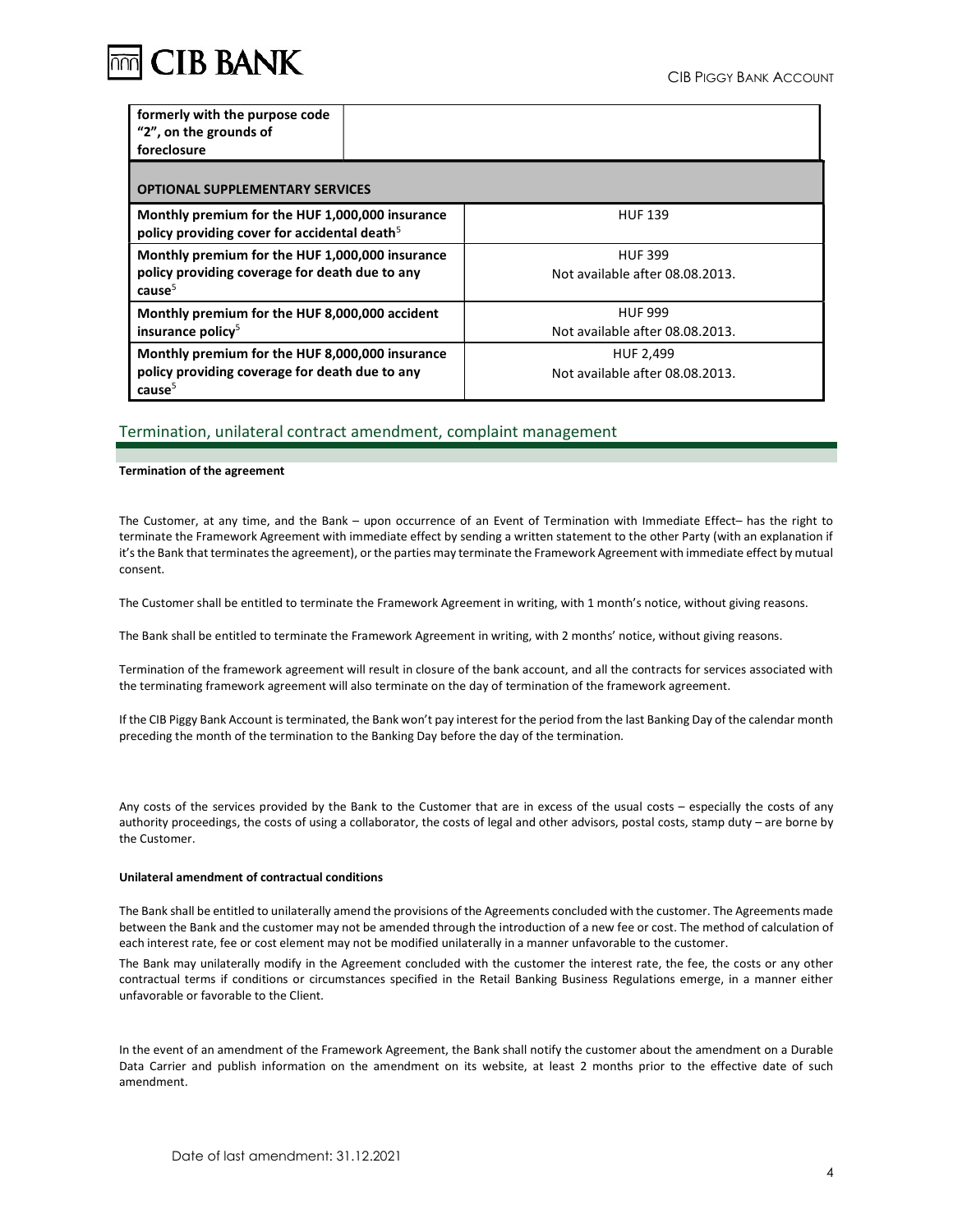

In the case of a change affecting the interest, the fee or other conditions not falling within the scope of the payment framework agreement that is advantageous or neutral for the Client, the Bank shall, no later than by the Banking Day preceding the day of entry into force, publish the amended documents (GRBR, Specific Business Regulations, List of Conditions etc.) in the Branch and on its website.

#### Complaint management

The Customer may file an objection (hereinafter: complaint) relating to the Bank's conduct, actions or inaction:

verbally:

a) in person (in the Branches, during Branch opening hours); or

b) by telephone on (+36 1) 4 242 242 (CIB24, available at any time of day or night); or

#### in writing

- c) in person or in a notice delivered by another person, at the Branches during the opening hours of the Branches or in a letter addressed to the Voice of Customer Department at the Bank's head office (1537 Budapest, Medve u. 4- 14. or 1537 Budapest, Pf. 394.); on the understanding that, in the case of an incorrect address, any unit of the Bank is obliged to forward the complaint to the Voice of Customer Department);
- d) by facsimile (on telephone number (06 1) 489 6957);
- e) by electronic mail (to the cib@cib.hu email address); or
- f) by completing the form, provided by the Bank, for the reporting of complaints on the website of the Bank or,
- g) if it has access to CIB Internet Bank, by sending a message using the "Contact us" function of the CIB Internet Bank).

Written complaints may also be filed using the form provided by the National Bank of Hungary and published on the website of the National Bank of Hungary, which is also accessible via the Bank's own website. The Client may also file complaints in formats other than the form prepared by the National Bank of Hungary.

In the case of electronic access, the Bank receives complaints continuously.

Verbal complaints made in person or over the telephone shall be investigated by the Bank immediately, and, if possible, the Bank shall take immediate measures to remedy the complaint. If the customer disagrees with an immediate measure, or if such immediate measure is not possible, the Bank shall draw up minutes of the complaint and communicate the data serving identification of the complaint.

The Bank will investigate the customer's written complaint, and shall, within 30 days following the receipt of the written complaint, send a letter containing its position with regard to the complaint, and the action it has taken, including a precise, comprehensible and clear explanation, to the address specified by the Client.

More detailed information about our company's complaint management procedure and the maintenance of complaint management records is available on our website (www.cib.hu) and in the complaint management policy available for viewing in our branches.

| I have received a copy of the Information Notice: |  |
|---------------------------------------------------|--|
| DATE:                                             |  |
| <b>NAME:</b>                                      |  |
| <b>SIGNATURE:</b>                                 |  |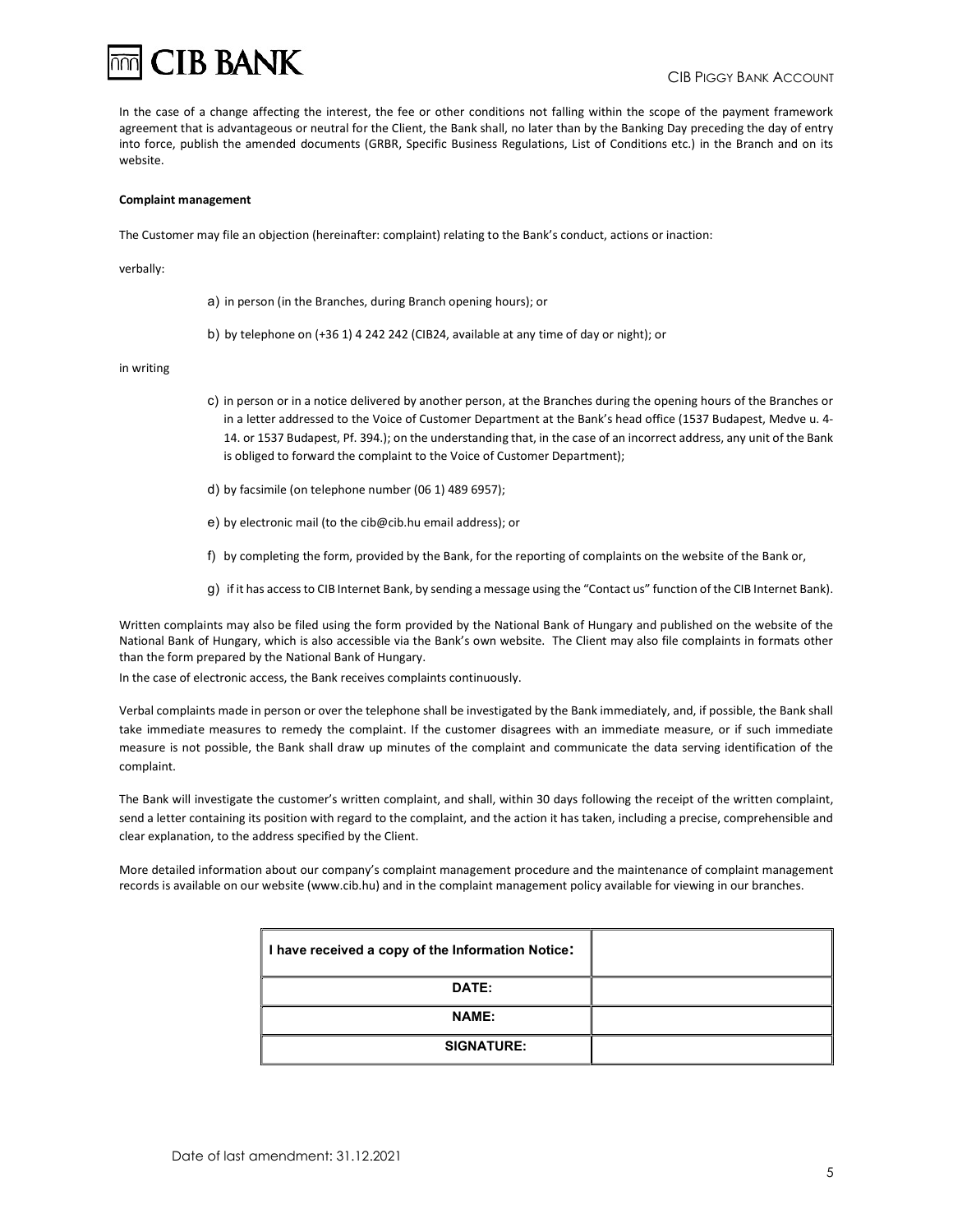

# Information

on the comparison of retail savings accounts sold by CIB Bank Zrt.

The benefits and drawbacks of the individual bank savings account products are shown in the following comparative table of product features.

|                                                                                                 | <b>CIB Piggy Bank Account</b>                            | #withSAVE Savings<br><b>Account</b>                |
|-------------------------------------------------------------------------------------------------|----------------------------------------------------------|----------------------------------------------------|
| Special condition for use                                                                       |                                                          |                                                    |
| Monthly account management fee                                                                  | HUF <sub>0</sub>                                         | HUF <sub>0</sub>                                   |
| Fee for a change of account package                                                             | Not possible!                                            |                                                    |
| Fee differs from usual contractual practice!<br>Penalty fee for breach of contract              |                                                          |                                                    |
| <b>Account closing fee</b>                                                                      | HUF <sub>0</sub>                                         |                                                    |
| Bank change fee <sup>1</sup>                                                                    | HUF 990 (for contracts concluded on or after 01.01.2017) |                                                    |
| Separately requested statement, certificate <sup>2</sup>                                        |                                                          |                                                    |
| for a period within the past 6 months                                                           | HUF 1,129                                                |                                                    |
| for a period before the past 6 months                                                           | <b>HUF 2,258</b>                                         |                                                    |
| <b>Tiered Interest</b>                                                                          |                                                          |                                                    |
| If the conditions for the account type are met <sup>3,5</sup>                                   | On the part between 0 and<br>HUF 5 million 0,05%         | On the part between and<br>HUF 400 thousand 0,40%  |
|                                                                                                 | On the part in excess of HUF<br>5 million<br>0.01%       | On the part in excess of<br>HUF 400 thousand 0,01% |
| If the conditions for the account type are not met <sup>4,5</sup>                               | On the full amount 0,01%                                 | On the full amount 0.01%                           |
| <b>Forint transactions</b>                                                                      |                                                          |                                                    |
| Bank-to-bank transfer via GIRO                                                                  |                                                          |                                                    |
| CIB Internet Bank, CIB Homebank, CIB Bank mobile application, CIB Bank<br>Online                | 0.64%, min. HUF 203,<br>max. HUF 41,000                  | Not possible!                                      |
| <b>CIB24</b>                                                                                    | 0.67%, min. 332, max.<br>HUF 41,000                      | Not possible!                                      |
| In paper format, through the Magnifica Banker, on Electronic Signature Pad                      | 0.95%, min. 625, max.<br>HUF 41,000                      | Not possible!!                                     |
| Intrabank transfer                                                                              |                                                          |                                                    |
| CIB Internet Bank, CIB Homebank, CIB Bank mobile application, CIB Bank<br>Online                | 0.62%, min. 198, max.<br>HUF 40,000                      | Not possible!                                      |
| <b>CIB24</b>                                                                                    | 0.65%, min. 325, max.<br>HUF 40.000                      | Not possible!                                      |
| In paper format, through the Magnifica Banker, on Electronic Signature Pad                      | 0.78%, min. 499, max.<br>HUF 40,000                      | Not possible!                                      |
| Transfer between the Client's own accounts kept at CIB Bank                                     |                                                          |                                                    |
| In the case of CIB Internet Bank, CIB Homebank, CIB Bank mobile<br>application, CIB Bank Online | HUF <sub>0</sub>                                         | HUF <sub>0</sub>                                   |
| <b>CIB24</b>                                                                                    | <b>HUF 282</b>                                           | 0.17%, min. HUF 226, max.<br>HUF 7,904             |
| In paper format, through the Magnifica Banker, on Electronic Signature Pad                      | 0.17%, min. HUF 226, max. HUF<br>7,904                   | 0.2%, min. HUF 226, max. HUF<br>7,904              |
| <b>Fulfilment of standing order via GIRO</b>                                                    | Not possible!                                            | Not possible!                                      |
| Fulfilment of standing book transfer order within the Bank                                      | Not possible!                                            | Not possible!                                      |
| Fee charged for execution of a direct debit                                                     | Not possible!                                            | Not possible!                                      |